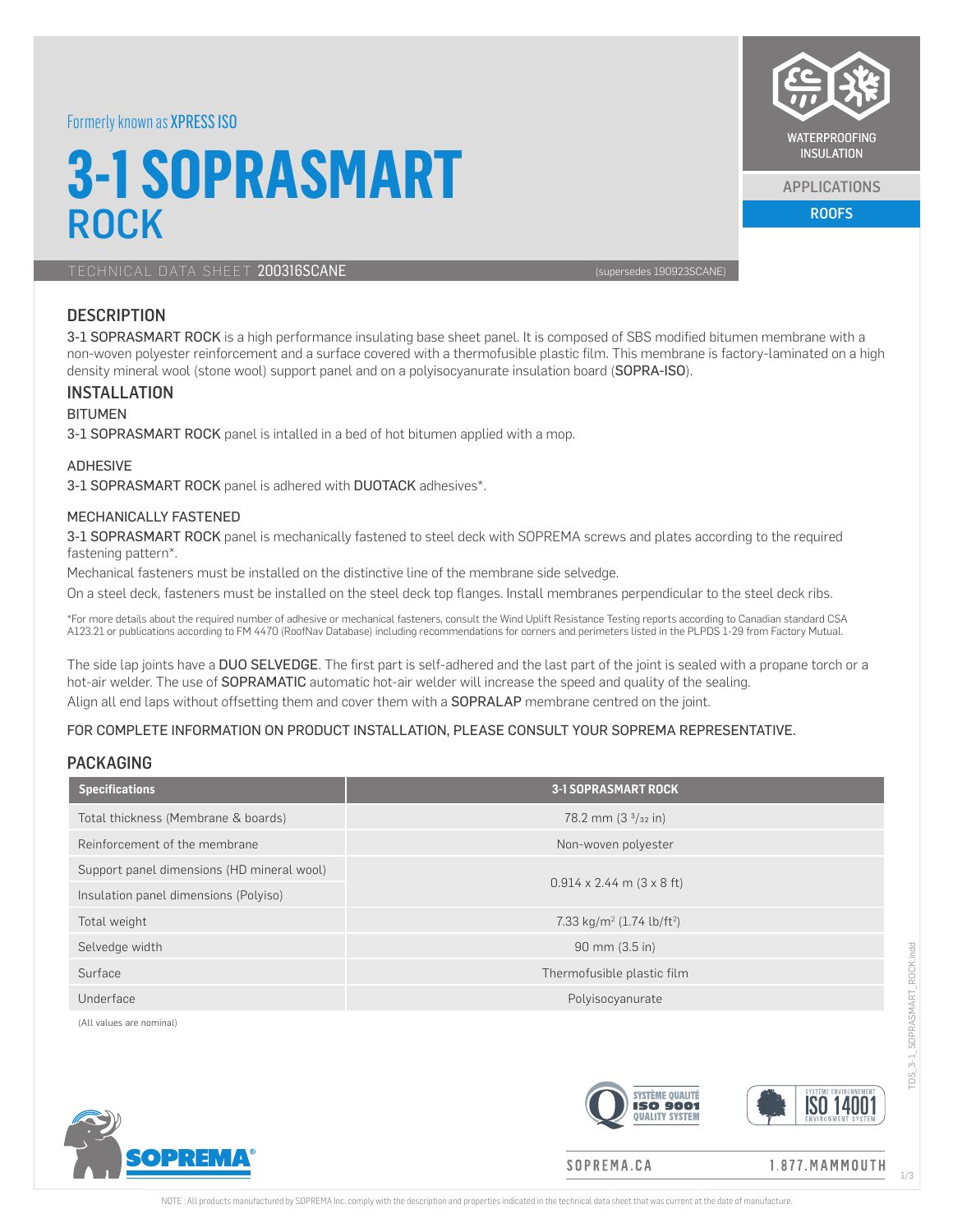# Formerly known as XPRESS ISO

# **3-1 SOPRASMART ROCK**

TECHNICAL DATA SHEET 200316SCANE (supersedes 190923SCANE)

# **PROPERTIES**

As per CSA A123.23-15, Type B, Grade 3.

APPLICATIONS

ROOFS

| <b>Properties</b>                                                                                                            | <b>MEMBRANE</b>                                            |                                                                |  |
|------------------------------------------------------------------------------------------------------------------------------|------------------------------------------------------------|----------------------------------------------------------------|--|
|                                                                                                                              | <b>BEFORE Heat Conditioning</b>                            | <b>AFTER Heat Conditioning</b>                                 |  |
| Strain energy, min MD/XD<br>At 23 °C $\pm$ 2 °C (73.4 °F $\pm$ 3.6 °F)<br>At -18 °C $\pm$ 2 °C (0 °F $\pm$ 3.6 °F)           | 6.5/6.5 kN/m (37/37 lbf/in)<br>8.0/4.0 kN/m (46/23 lbf/in) | 5.5/5.5 kN/m (31/31 lbf/in)<br>$3.1/3.1$ kN/m $(18/18$ lbf/in) |  |
| Peak load, min MD/XD<br>At 23 °C ± 2 °C (73.4 °F ± 3.6 °F)<br>At -18 °C $\pm$ 2 °C (0 °F $\pm$ 3.6 °F)                       | 15/11 kN/m (86/63 lbf/in)<br>22/17 kN/m (126/97 lbf/in)    | 14/10 kN/m (80/57 lbf/in)<br>19/11 kN/m (108/63 lbf/in)        |  |
| Elongation at peak load, min MD/XD<br>At 23 °C $\pm$ 2 °C (73.4 °F $\pm$ 3.6 °F)<br>At -18 °C $\pm$ 2 °C (0 °F $\pm$ 3.6 °F) | 50/60 %<br>30/30 %                                         | 15/50 %<br>7/21%                                               |  |
| Ultimate elongation, MD/XD<br>At 23 °C $\pm$ 2 °C (73.4 °F $\pm$ 3.6 °F)                                                     | 55/70 %                                                    | 45/45 %                                                        |  |
| Dimensional stability, max MD/XD                                                                                             | $\pm 0.5 / \pm 0.1$ %                                      |                                                                |  |
| Low temperature flexibility, max MD/XD                                                                                       | $-18/-18$ °C (0/0 °F)                                      | $-18/-18$ °C (0/0 °F)                                          |  |
| Compound stability at 102 °C (216 °F)                                                                                        | 121/121 °C (250/250 °F)                                    |                                                                |  |
| Resistance to puncture                                                                                                       | Pass                                                       |                                                                |  |

(All values are nominal)

| <b>Properties</b>                       | <b>Standards</b>  | HD MINERAL WOOL (stone wool)                              |
|-----------------------------------------|-------------------|-----------------------------------------------------------|
| Board thickness                         | $\qquad \qquad -$ | $25.4$ mm $(1 \text{ in})$                                |
| Thermal Resistance R-Value (RSI)        | ASTM C518 (C177)  | $0.70$ m <sup>2</sup> K/W (4.0 hr.ft <sup>2</sup> .F/Btu) |
| Reaction to fire                        | ASTM E84          | Smoke spread: 0<br>Smoke develop index: 0                 |
| Water Absorption                        | ASTM C209         | $< 1\%$                                                   |
| Compressive Strength                    | ASTM C165         | 75 kPa (11 psi)                                           |
| Simensional stability: Linear Shrinkage | ASTM C356         | $1.1\%$ @ 650 °C (1200 °F)                                |

(All values are nominal)





TDS\_3-1\_SOPRASMART\_ROCK.indd

TDS\_3-1\_SOPRASMART\_ROCK.indd